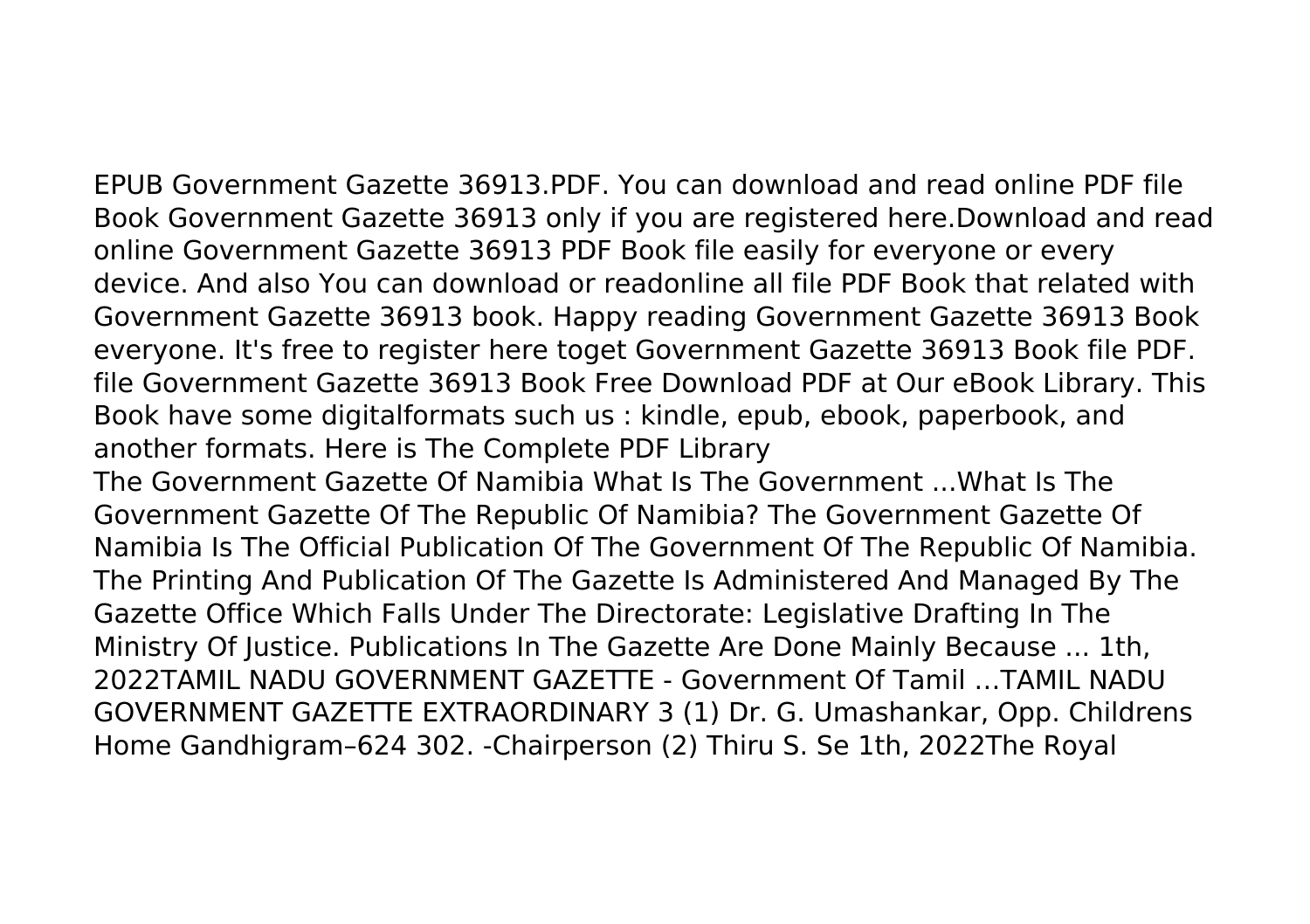Gazette / Gazette Royale (15/06/17)47 Loi Modifiant La Loi Sur Les Mines 48 Loi Modifiant La Loi Relative Aux Langues Officielles 49. The Royal Gazette — June 17, 2015 723 Gazette Royale — 17 Juin 2015 APRIL 23, 2015 2015-83 1. Under Subsection 10(1) Of The Unsightly Premises Act, The 1th, 2022. The Royal Gazette / Gazette Royale (10/01/06)47 Appropriations Act 2009-2010 Chap. Royal Assent: December 18, 2009 Title P-15.05 Prescription Monitoring Act ... Loi Modifiant La Loi Relative Aux Relations De Travail Dans Les Services Publics 80 Loi Modifiant La Loi Sur L'assainissement De L'environnement 82 3th, 2022The Royal Gazette / Gazette Royale (07/01/10)The Royal Gazette — January 10, 2007 34 Gazette Royale — 10 Janvier 2007 DECEMBER 7, 2006 2006-431 1. Under Section 19.2 And Subsection 19.21(1) Of The Insurance Act, The Lieutenant-Governor In Council Appoints Vince 2th, 2022The Royal Gazette / Gazette Royale (09/12/30)HBH Paving Ltd. Island View 648067 2009 12 04 ... DAIRYTOWN PRODUCTS LTD./PRODUITS DAIRYTOWN LTEE 004726 2009 12 04 PAPN ENTERPRISES INCORPORATED 040174 2009 12 10 ... Solid Gold Pet Training & Resort LTD. 2th, 2022.

The Royal Gazette / Gazette Royale (13/07/10)652814 Vive Wellness Centre Santé Inc. 512526 West End Motors 2000 Ltd. 640060 Wildwood Special Care Home Inc.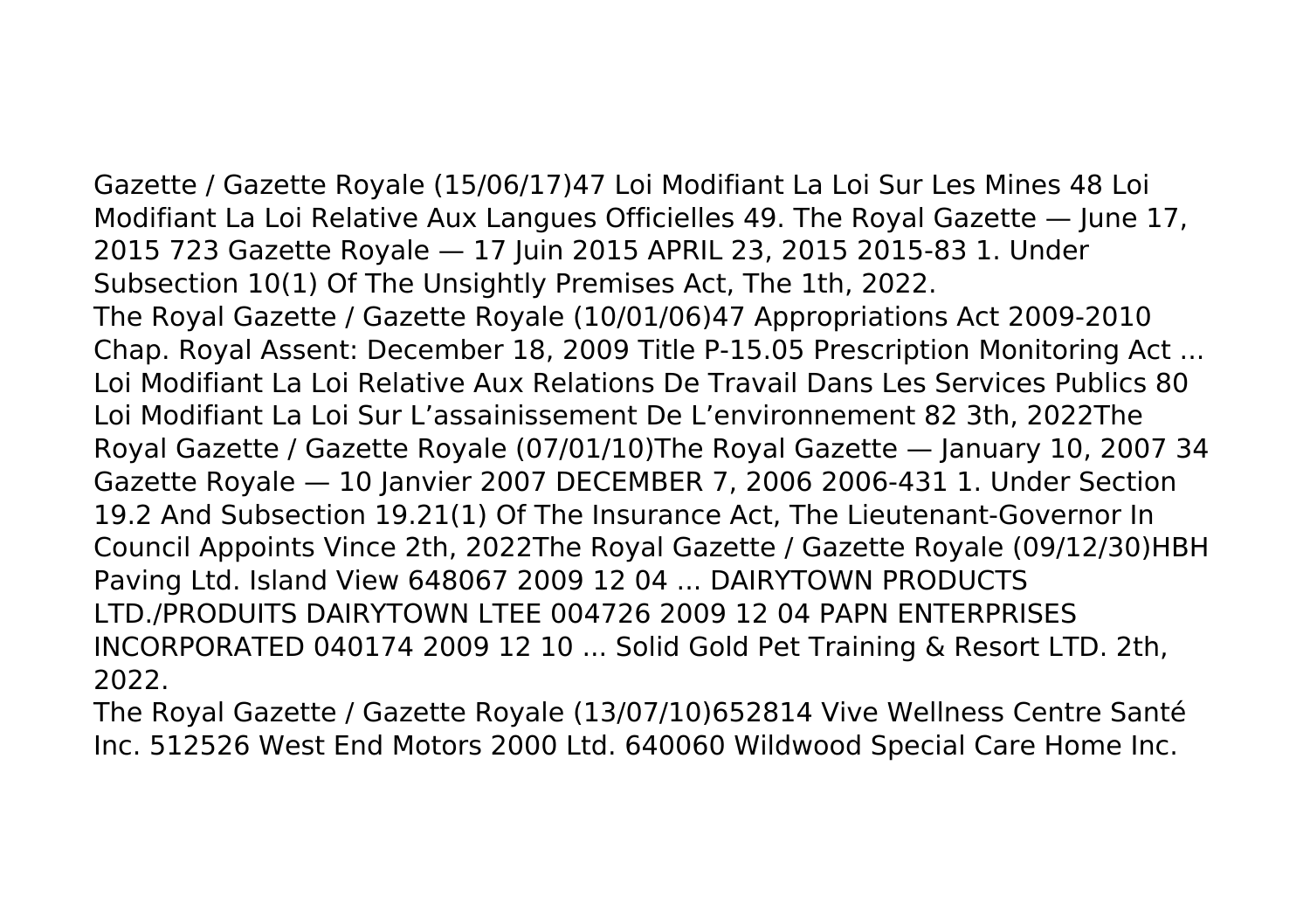602800 York Auto Service Ltd. 639799 1187292 ONTARIO LIMITED 633353 4435605 Canada Inc. 652443 4513541 CANADA INC. 639757 6782744 Canada Ltd. 646341 CALEDONIA NB DEVELOPMENTS INC. 652544 Duke's Enterprises Ltd. 620665 INSURMAX INC. 3th, 2022The Royal Gazette / Gazette Royale (11/09/14) - Gnb.caFive Winds International Inc. Saint John Canada 659180 2011 08 19 \_\_\_\_\_ Leblanc Oil Ltd. 009736 2011 08 24 Dr. Philip W. Kay Professional Corporation 044158 2011 08 25 Brian Macrae Inc. 052246 2011 08 23 513192 N.b. Ltd. 513192 2011 08 25 Mcfarlane T.v. And Electric Ltd 516235 2011 08 22 Dr. John Mcmanaman Professional Corporation 616420 2011 08 22 1th, 2022Shiner GAZETTE Page 9 THE GAZETTE 38¢ Per Word For Irst ...Feb 18, 2021 · Gonzales NEW 1715 Cannon - 3BD 2BA, Modern Home, Cul De Sac, Large Fenced Backyard NEW 10 Ac - Cabin, Storage Barn, Pond, Recreational White-tail, Pigs, Varmints 000 Rosebud Ln - 1 Acre Lot In The Lakewood Subdivision, Manufactured House With New Two Car Garage, Wildlife Cripple Creek Ranch - 460 Ac, High Fence, 5BD/4BA 3th, 2022.

The Royal Gazette / Gazette Royale (05/01/12)The Royal Gazette — January 12, 2005 30 Gazette Royale — 12 Janvier 2005 DECEMBER 9, 2004 2004-509 Under Section 6(1) Of The New Brunswick Advisory Council On Seniors Act, The Lieutenant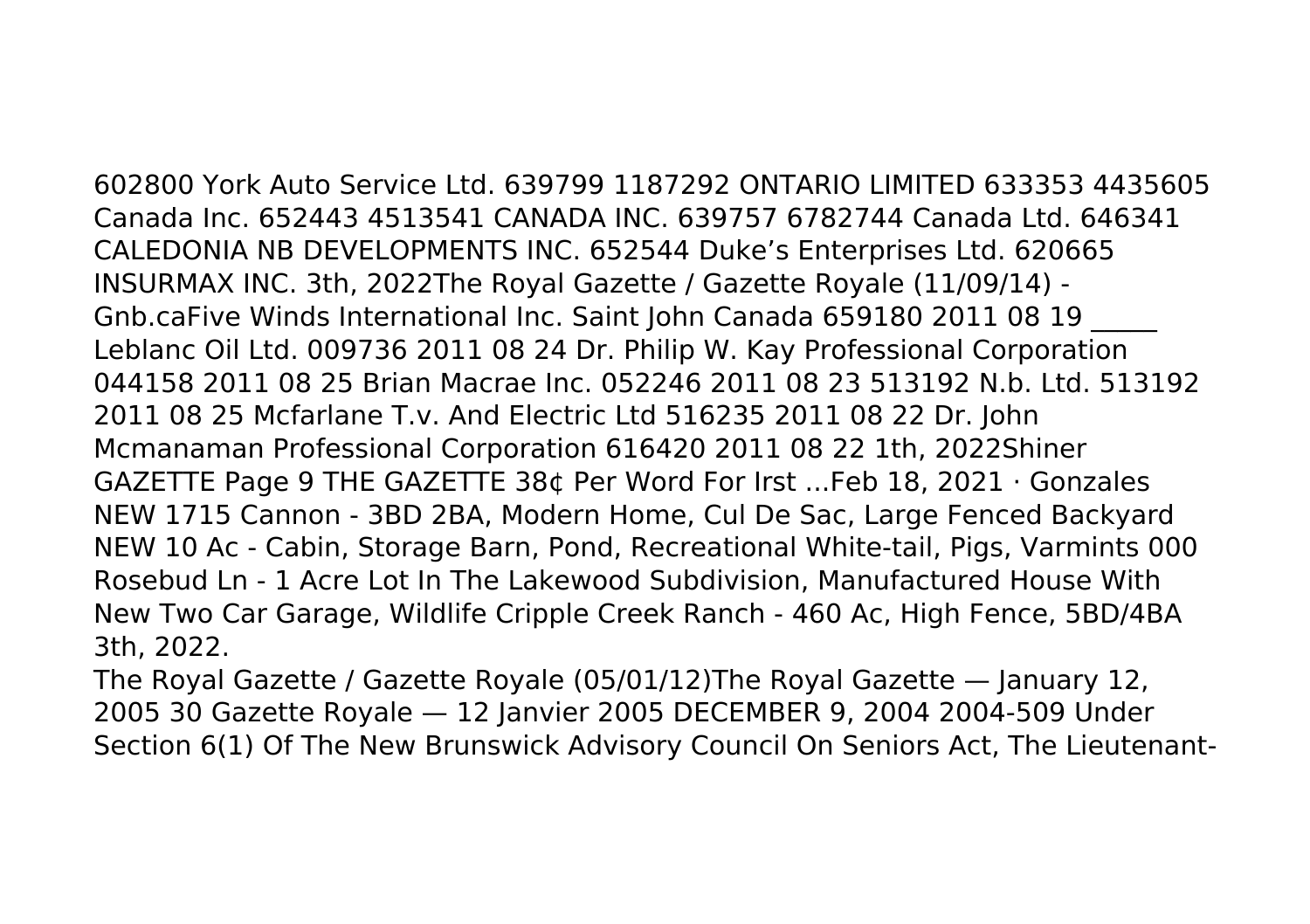Governor In Council Appoints The Following Per- Sons, As Members, To The New Brunswick Advisory Council On 4th, 2022Ontario Gazette Volume 144 Issue 01, La Gazette De L ...Genesis Marble Inc. 001240966 Georgetown Electronics Limited 000205583 Glenmeath Estates Inc. 000825857 Global Foods Ltd. 000915637 Grand Distributors Inc. 000888549 Great Lakes Painting Contractors Limited 000234036 Intercontinental Investments Inc. 000927261 Ivan Ho Consultants Co. Ltd. 000949277 Joh 1th, 2022The Royal Gazette / Gazette Royale (07/03/28)The Royal Gazette — March 28, 2007 382 Gazette Royale — 28 Mars 2007 627536 (N.B.) Ltd. Dieppe 627536 2007 03 06 ... Cap-Pele 630524 2007 03 05 Willgo Communications Inc Shediac 630527 2007 03 05 FAIRWEATHER APPRAISALS LTD. Cumberland Bay 630528 2007 03 02 ... Un Certificat De Modification A été émis à : Date 4th, 2022. The Royal Gazette / Gazette Royale (10/03/10)The Royal Gazette — March 10, 2010 429 Gazette Royale — 10 Mars 2010 NOTICE OF CORRECTION / AVIS D'ERRATUM Business Corporations Act / Loi Sur Les Corporations Commerciales In Relation To A Certificate Of Incorporation Issued On May 26, 2009 Under The Name Of "Winston S. Springer Holdings Ltd.", Being Corporation #644870, Notice Is Given That Pursuant To S.189 Of The Act, The ... 3th, 2022Supplement To The Ontario Gazette Supplément à La Gazette ...A&f African Travel And Tours Agency Inc. 001022758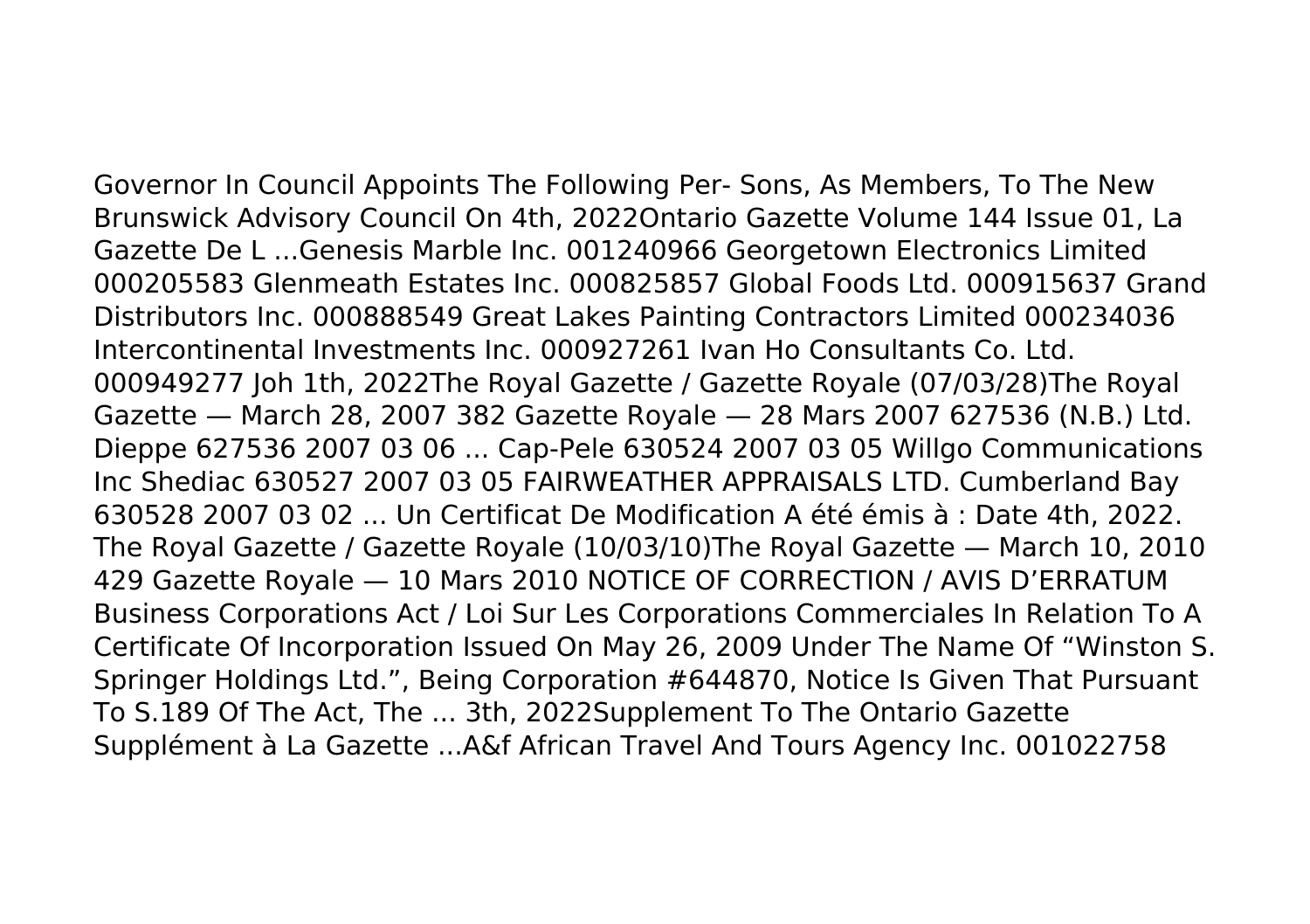A&g&w Landry Holdings Limited 000713774 A-g-n Inc. 000656614 A-jit - All Just Intentionally Timed Inc. 001153817 A-line Alignment Service Limited 000444290 Aline Drummond Huck Sale 3th, 2022The Royal Gazette / Gazette Royale (10/11/03)635801 635801 NB Inc. - 635801 N.B. Inc. 513611 A.N. Assets Inc./A.N. Actifs Inc. 513300 A.N. Industrial Inc./A.N. Industriel Inc. 635707 A.S.K. AUTOMOTIVE INC. 629424 AB Miles Ltd. 635259 Absolute MMA Inc. 635617 Acadie Builders Ltee 513568 ALEXIS NIHON CANAM INC. 635416 All Trade Services Ltd 635588 Arcadia EcoEnergies Ltd. 622807 ASHCOURT ... 1th, 2022.

La Gazette De L' Etat De Poudouchery The Gazette Of ... - PyIn The Notification In Appendix-I And Appendix-II Respectively During The Calendar Year 2020. The Following Festivals, Which Fall On Sunday During The Year 2020, Have Been Excluded From The Holiday List:-(i) Sunday, The 25th October, 2020 . . Saraswathi/Ayudha Pooja/Mahanavami (ii) Sunday, The 1st November, 2020 . . Puducherry Liberation Day 2. 1th, 2022The Gazette March 2012 The Gazette Newspaper - PAGE 1Meadowlands Nissan Behind Kiddie World Furniture. Check Out Our Facebook Page. Cavit Pinot Grigio 1.5 Liters Sale \$1229 Expiration Date April 1, 2012 C F V S Ca 69 Route 17 South • Hasbrouck Heights, New Jersey 07604 • (201) 426-0555 Store Hours: Monday - Saturday 10 Am -10 Pm Sunday 12 2th, 2022The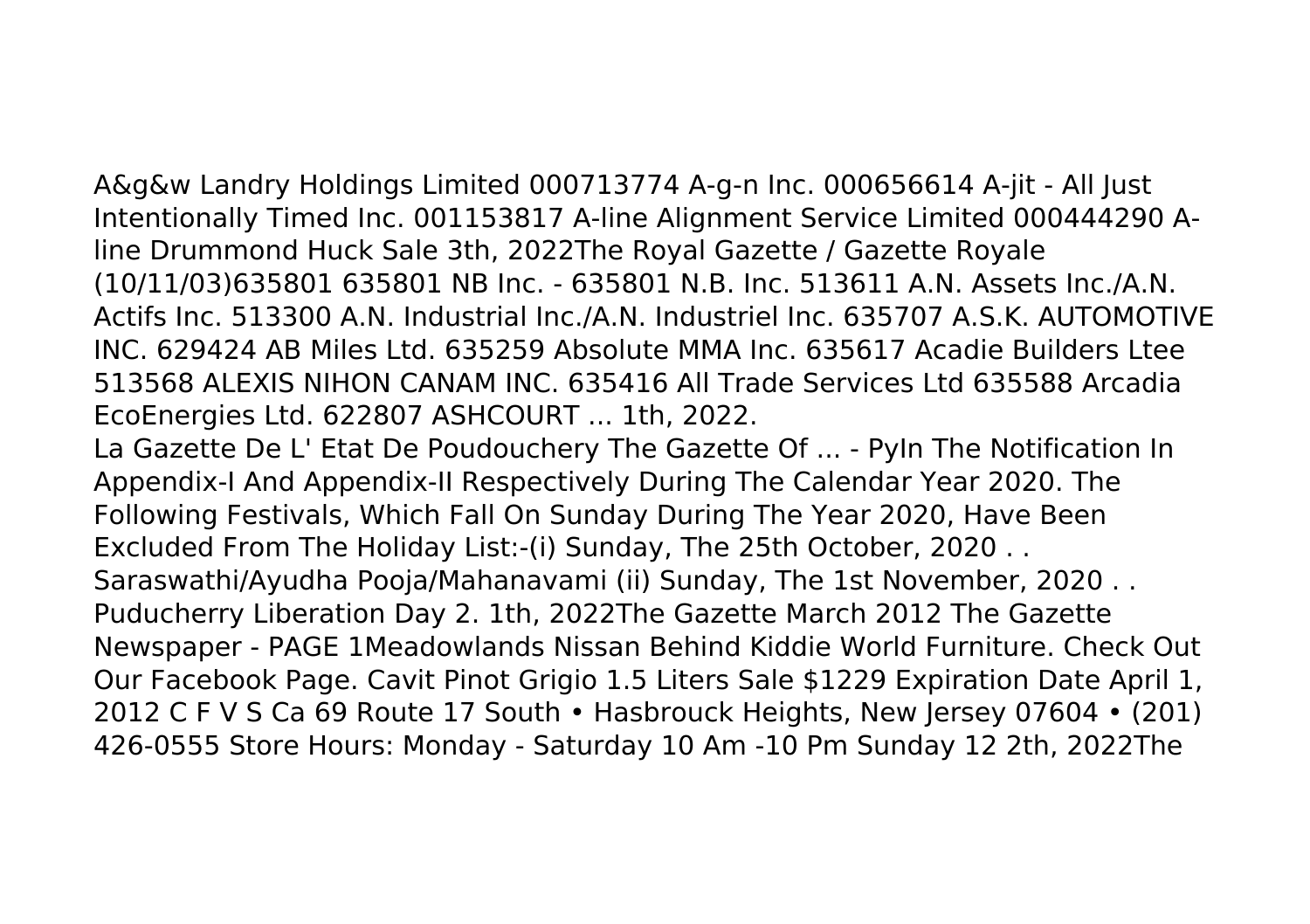Gazette November 2007 THE GAZETTE - PAGE 1A Working Norden Bombsight. The Program Is Free Of Charge And Refreshments Will Be Served. For Further Information, Please Call Wayne Placek At 201-262-3763. ### Sub & Salad Trays • Dessert Platters We Will Customize Your Order To Suit Any Function --Meetings • Gatherings • Events • Offi Ce Parties 220 Boulevard, Hasbrouck Heights 4th, 2022. BRUNEI DARUSSALAM GOVERNMENT GAZETTE LAND CODEBRUNEI DARUSSALAM GOVERNMENT GAZETTE No. S 15 LAND CODE (CHAPTER 40) ORDER UNDER SECTION 15(2) 1. In Exercise Of The Power Conferred By Paragraph (a) Of Subsection (2) Of Section 15 Of The Land Code, His Majesty The Sultan And Yang Di-Pertuan In 4th, 2022Government Gazette StaatskoerantREPUBLIEK VAN SUID-AFRIKA Regulation Gazette No. 9628 Regulasiekoerant Vol. 557 Pretoria, 18 November 2011 No. 34762 ... R. 954 Boedelwet (66/1965): Regulasies Kragtens Artikel 103) ..... 6 34762 Koerant No. Bladsy No. No. STAATSKOERANT, 18 NOVEMBER 2011 No. 347623 GOVERNMENT N ... 2th, 2022GOVERNMENT GAZETTE REPUBLIC OF NAMIBIAGOVERNMENT GAZETTE OF THE REPUBLIC OF NAMIBIA CONTENTS Page GOVERNMENT NOTICES No. 141 Amendment Of Government Notice No. 174 Of 2010: Directives In Relation To Remuneration Levels For Chief Executive Officers And Senior Managers Of State-owned Enterprises And Annual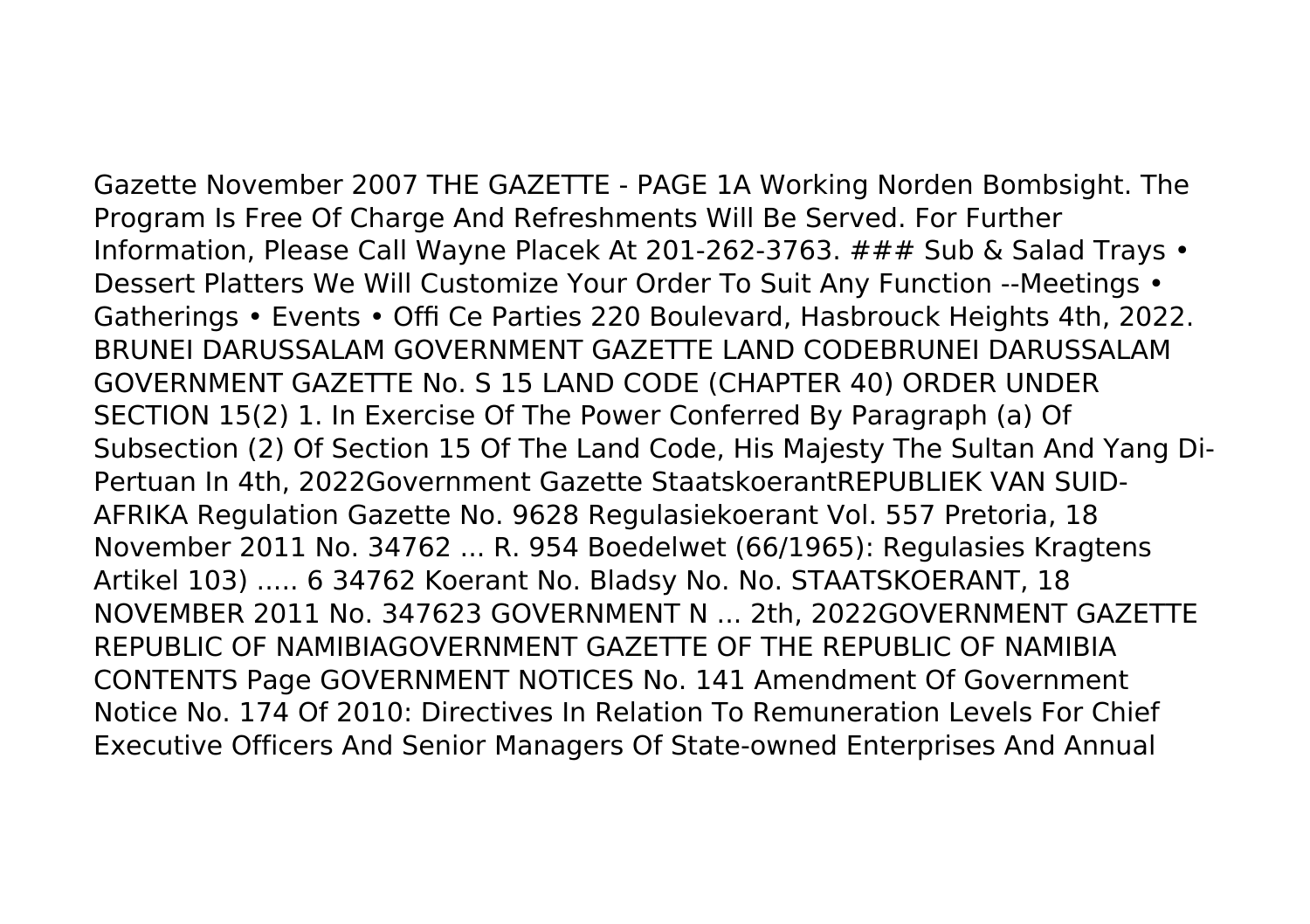Fees And Sitting Allowances For Board Members: State-owned Enterprises

Governance Act, 2006 ..... 1 No. 142 Substitution Of ... 4th, 2022. Government Gazette Sira - Milwaukeewealthmanagement.comAnswer Key , Adoption Answer California , Loma Acs 100 Study Guide , Past Exam Question Paper For College , Napco Gemini Security System Manual , Hoffer Modern Database Management 10th Edition Solutions , Capitalism A Very Short Introduction James Fulcher , Modeling Chemistry U7 Review V2 Answers , 4th, 2022First Published In The Government Gazette, Electronic ...RPAB18483 UNKNOWN UNKNOWN 29/10/2018 Choa Chu Kang Central 4. RPAB21882 UNKNOWN UNKNOWN 29/10/2018 Boon Lay Way ... MANUAL 21/02/2019 Balestier Road 10. FBD5682D YAMAHA YBR125 19/08/2019 Carpark Of 219 Ang Mo Kio Avenue 1 11. FBE5819Y SYM GTS200 11/09/2019 102 Jalan Dusun 12. FBH5122H PIAGGIO GILERA RUNNER ST 200 26/09/2019 Changi Road 1th, 2022Victoria Government GazetteManagement Commissioner Under The Emergency Management Act 2013, Extend The Declaration Due To The Ongoing Serious Risk To Public Health Throughout Victoria From 2019-nCoV. This Extension Takes Effect At 11:59:00 Pm On 11 October 2020 And Remains In Force Until 4th, 2022.

372 No. 41287 GOVERNMENT GAZETTE, 1 DECEMBER 2017Lk November 2017 This